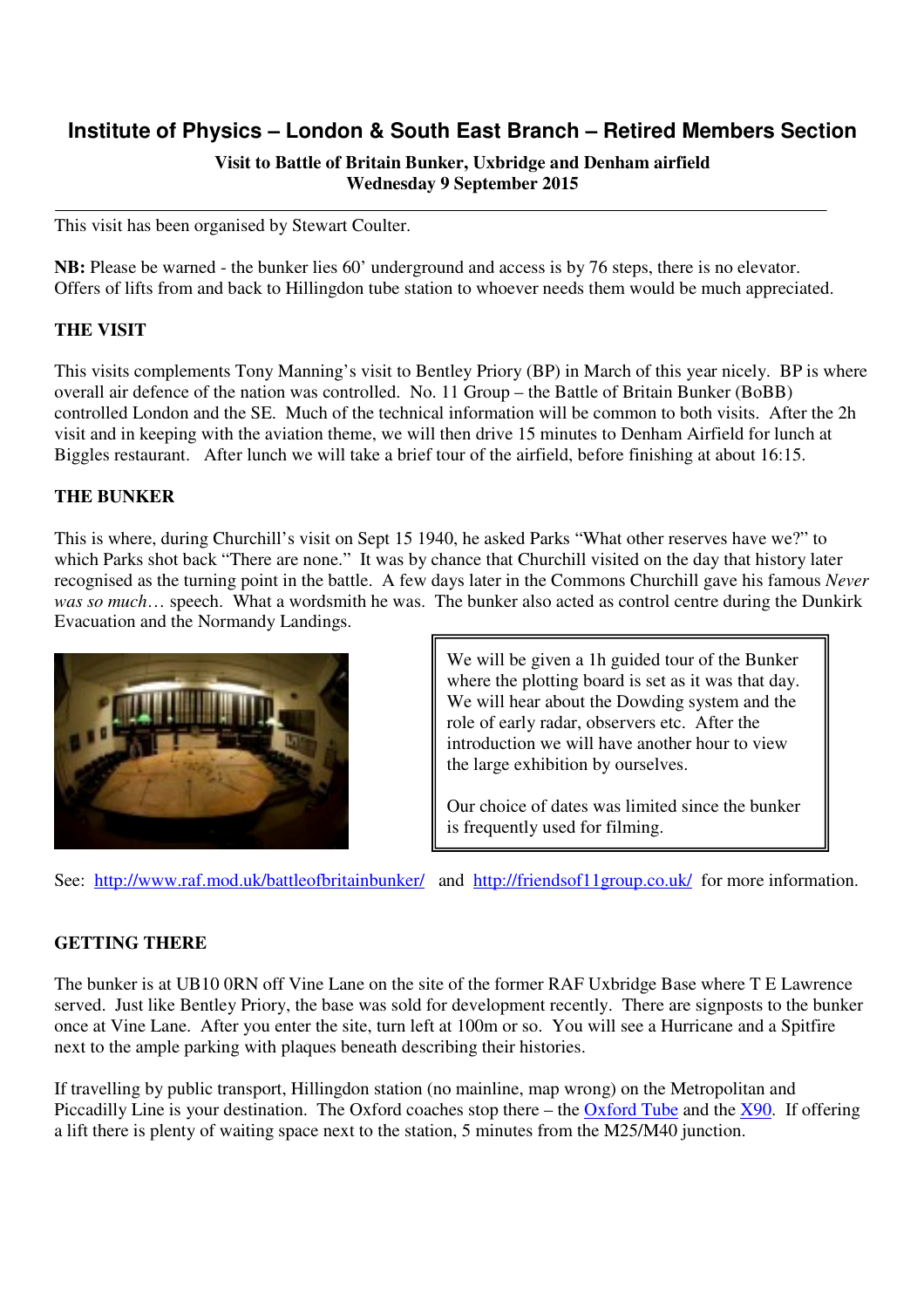From the station turn right onto the far carriageway then turn right again at the traffic lights followed a very quick left turn. After 1km or so turn left at the end of a sweeping long right bend and ascend Honey Hill. Go straight over the 3 mini roundabouts and a bent sign beyond the third points to the entrance on the right.

If driving from London on A40 exit at Hillingdon, after Northolt airport. Go over lights followed by a very quick left turn, then follow from *After 1 km…* 3 lines above.

If driving via M25 take M40 direction London which becomes the A40. Take second exit B467 Uxbridge. That takes you up the ramp and you take 3<sup>rd</sup> exit. You pass between Uxbridge Common and Cricket Ground. Straight over the rndbt, past Uxbridge College and turn left at lights at end of bridge. At bottom of hill, as road sweeps left turn right into Honey Hill which becomes Vine Lane at the top of the hill. Go straight over the 3 mini roundabouts and a bent sign beyond the third points to the entrance on the right.

Refreshments will be available in the hut adjacent to the bunker from 10:30 and the visit commences at 11:00.

# **BIGGLES RESTAURANT**

http://www.bigglesrestaurant.com which describes itself as *continental* is at UB9 5DE about 15 minutes drive away. The route is below. It is charmingly Italian with table service and a dessert trolley. Founded in 1985, little has changed since. We will stick to the set menu @ £19.95 + 10% for 3 courses excluding drinks and coffee which we can take outside on the lawn, watching aircraft movements if the weather is fine. When finished we will drive over to the other side of the airfield, a couple of minutes away for a brief tour of the hangars. Pre-ordering for the menu is not required. Whilst more expensive than normal, it is worth it.

# **PROGRAMME**

| 10.30       | Arrive, refreshments in hut adjacent to the bunker                                                                                                          |
|-------------|-------------------------------------------------------------------------------------------------------------------------------------------------------------|
| 11:00       | The guided tour of the Bunker followed by 1h free visit.                                                                                                    |
| 13:00       | Depart for Denham airfield                                                                                                                                  |
| 13.30       | Lunch at Biggles restaurant                                                                                                                                 |
| 15.30       | Visit to airfield                                                                                                                                           |
| 16.15       | Finish                                                                                                                                                      |
| <b>COST</b> | £7:50. Pay for your own travel and food. This includes a small donation to the BoBB. If you<br>wish to be more generous there is a collection as you leave. |

#### **CONTACTS**

Before the visit: Stewart Coulter 01895 255576 / 07747 800837 stewartcoulter.rems@gmail.com On morning of visit: Stewart Coulter on 07747 800837 or Tony Colclough on 07930 171307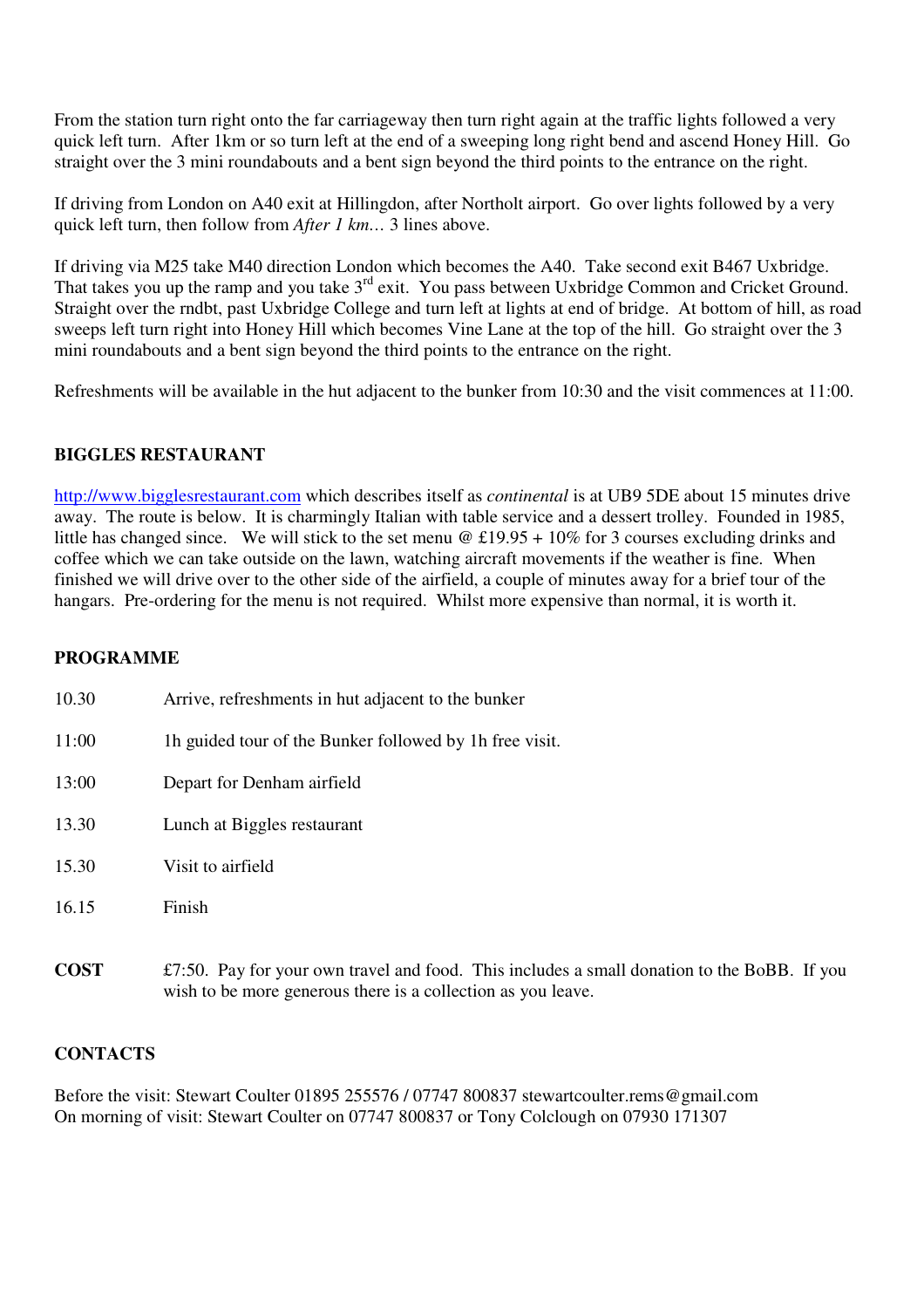

**BoBB to Biggles: A magical mystery tour on today's aviation theme**:

- Turn left back into Vine Lane. I used to live off right. We bought from the Director of the RAF Central Band during the war years. His Anderson bomb shelter made building a patio very difficult.
- Turn right at the  $3<sup>rd</sup>$  mini roundabout into Blossom Way
- At T jnctn at bottom of hill turn left into Sweetcroft Lane (I now live off right here!)
- At end of road turn left into Hercies Road. *Your sat nav would have cut the corner missing…*
- **Look out for the feature on the lhs of the drive at the last house on the lhs before the junction!**
- Continue to T junction (at top of hill) controlled by traffic lights, turn right.
- Carry straight on over rndbt, past Uxbridge Common and cricket ground unto A40 junction
- Turn left onto A40 below but keep left since you will take the first exit at the bottom of the hill.
- At end of slip road turn right under the now M40 and follow signs for the A40:  $2<sup>nd</sup>$  rndbt,  $2<sup>nd</sup>$  exit.
- After 1km on the A40 turn right at the lights onto the A412.
- Take left turn into Tilehouse Lane shortly after (peak-time only) traffic lights.
- After 2km and after Denham Golf Club look out for the signpost on the lhs which includes Biggles.

Incidentally, as you enter Tilehouse Lane you pass the sports ground of Martin Baker on the rhs whose factory is at the end of the turn at the (peak-time) traffic lights. M-B are world leaders in aircraft ejector seats. They also made the famous ejector seat for James Bond's DB5 and more significantly provided the landing system for ESA's (Cassini-) Huygens mission which made a soft landing on Saturn's moon Triton in 2005. Cilla Black lives off Tilehouse Lane but to return to our theme, Richard Baxter, WWII Supermarine Spitfire pilot and presenter of what should be *Today's* World by now, lived down the MB road in the very big house on the left.

I requested a visit to MB but their maximum was 8 and the proposed visit did not sound of great interest.

When returning to M40, turn left into Denham before the road returns you to the A40. The house before the church in this very pretty village is where John Mills, actor of many WWII parts, lived at the end of his life.